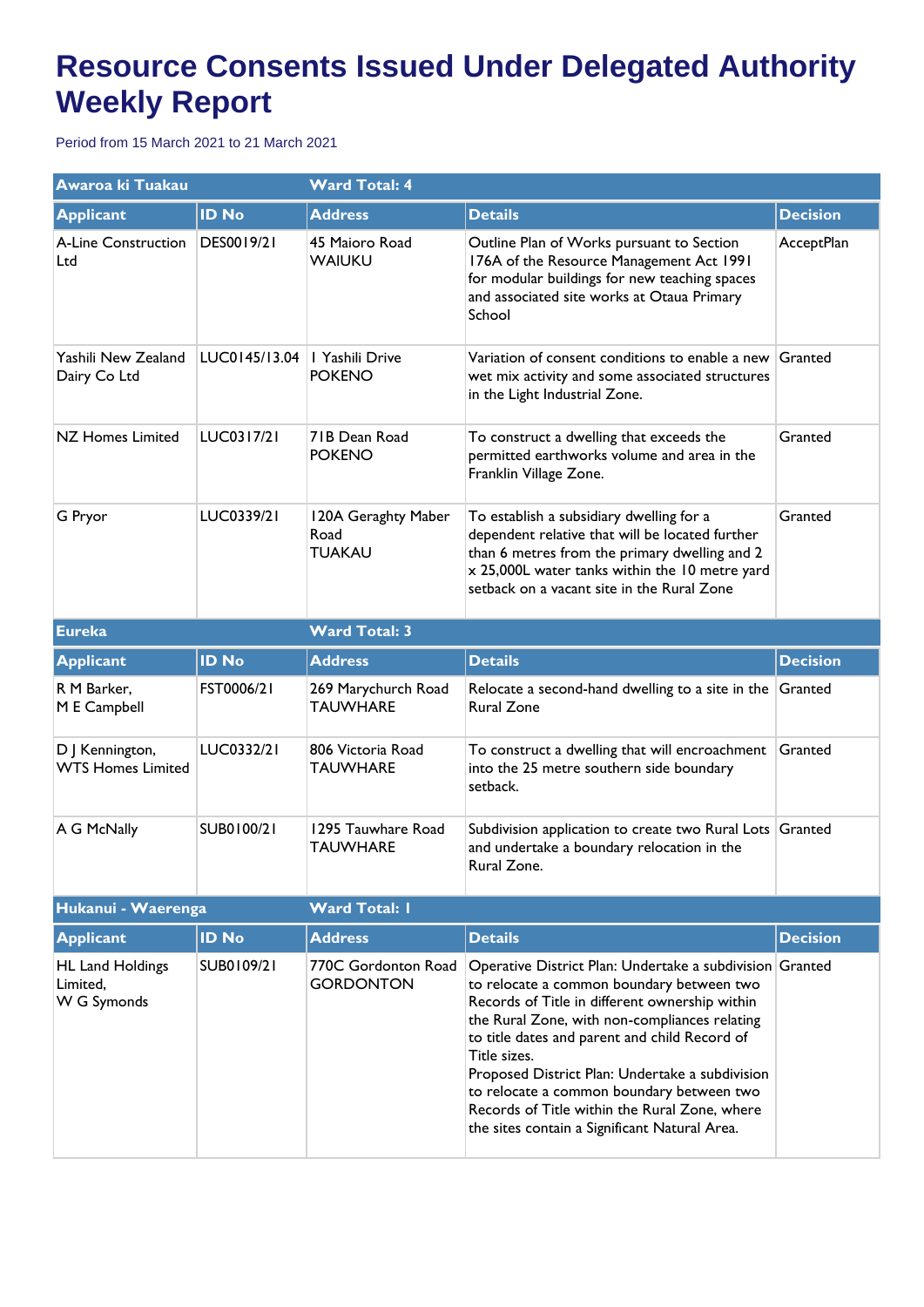## **Resource Consents Issued Under Delegated Authority Weekly Report**

Period from 15 March 2021 to 21 March 2021

| <b>Huntly</b>                             |               | <b>Ward Total: 2</b>                       |                                                                                                                                                                                                                                                                                                                                                                                                      |                 |  |
|-------------------------------------------|---------------|--------------------------------------------|------------------------------------------------------------------------------------------------------------------------------------------------------------------------------------------------------------------------------------------------------------------------------------------------------------------------------------------------------------------------------------------------------|-----------------|--|
| <b>Applicant</b>                          | <b>ID No</b>  | <b>Address</b>                             | <b>Details</b>                                                                                                                                                                                                                                                                                                                                                                                       | <b>Decision</b> |  |
| Gleeson Quarries<br><b>Huntly Limited</b> | LUC0176/20    | <b>Riverview Road</b><br><b>HUNTLY</b>     | To prepare the site by removing and stockpiling<br>topsoil (approximately 8200m <sup>2</sup> ) and then<br>operating the area for overburden disposal<br>from Gleeson's Quarry.<br>To deposit approximately 182,600m <sup>3</sup> of<br>overburden material from the existing quarry in<br>a gully (referred to as Fill Area 5 or OBDA)<br>within the same land holding for a period of 15<br>years. | Granted         |  |
| J L Stapleford                            | SUB0125/21    | 57 Rayner Road<br><b>HUNTLY</b>            | To create one additional lot in the Living Zone                                                                                                                                                                                                                                                                                                                                                      | Granted         |  |
| <b>Ngaruawahia</b>                        |               | <b>Ward Total: 2</b>                       |                                                                                                                                                                                                                                                                                                                                                                                                      |                 |  |
| <b>Applicant</b>                          | <b>ID No</b>  | <b>Address</b>                             | <b>Details</b>                                                                                                                                                                                                                                                                                                                                                                                       | <b>Decision</b> |  |
| H A Hart                                  | SUB0085/21    | 7 Birdwood Road<br><b>HOROTIU</b>          | Undertake a two-lot subdivision in the Living<br>Zone around existing dwellings with non-<br>compliances relating to access and boundary<br>setbacks.                                                                                                                                                                                                                                                | Granted         |  |
| G I Kelly                                 | SUB0108/21    | 192 Old Taupiri Road<br><b>NGARUAWAHIA</b> | Three Lot Subdivision within the Country Living Granted<br>Zone                                                                                                                                                                                                                                                                                                                                      |                 |  |
| <b>Onewhero-Te Akau</b>                   |               | <b>Ward Total: 3</b>                       |                                                                                                                                                                                                                                                                                                                                                                                                      |                 |  |
| <b>Applicant</b>                          | <b>ID No</b>  | <b>Address</b>                             | <b>Details</b>                                                                                                                                                                                                                                                                                                                                                                                       | <b>Decision</b> |  |
| M J Michie,<br>E   Michie,<br>K D Michie  | SUB0043/21.01 | 867 Highway 22<br><b>TUAKAU</b>            | Application for S243 surrender of easements<br>relating to SUB0043/21.                                                                                                                                                                                                                                                                                                                               | Granted         |  |
| <b>Westward Downs</b><br>Farming Ltd      | SUB0078/21    | 550 Matira Road<br><b>MATIRA</b>           | Boundary Relocation in the Rural Zone<br>between two allotments with Record of Title<br>dates issued before 06 December 1997,<br>creating one allotment above 20 ha and a<br>second exceeding the 1.6 ha maximum allowed<br>where a Significant Natural Area is divided.                                                                                                                             | Granted         |  |
| D M Murray,<br>K R Murray                 | SUB0152/20    | 1057 Highway 22<br><b>TUAKAU</b>           | Undertake a transfer of a rural lot from outside Granted<br>the EEOA to a receiver also located outside the<br>EEOA, where the rural lot exceeds the<br>maximum area of 10,000m <sup>2</sup>                                                                                                                                                                                                         |                 |  |
| <b>Raglan</b>                             |               | <b>Ward Total: I</b>                       |                                                                                                                                                                                                                                                                                                                                                                                                      |                 |  |
| <b>Applicant</b>                          | <b>ID No</b>  | <b>Address</b>                             | <b>Details</b>                                                                                                                                                                                                                                                                                                                                                                                       | <b>Decision</b> |  |
| N C Drew                                  | LUC0335/21    | 35 Uenuku Avenue<br><b>RAGLAN</b>          | Resite a used sleep out in the front yard set<br>back, at a site situated within the Living Zone                                                                                                                                                                                                                                                                                                     | Granted         |  |